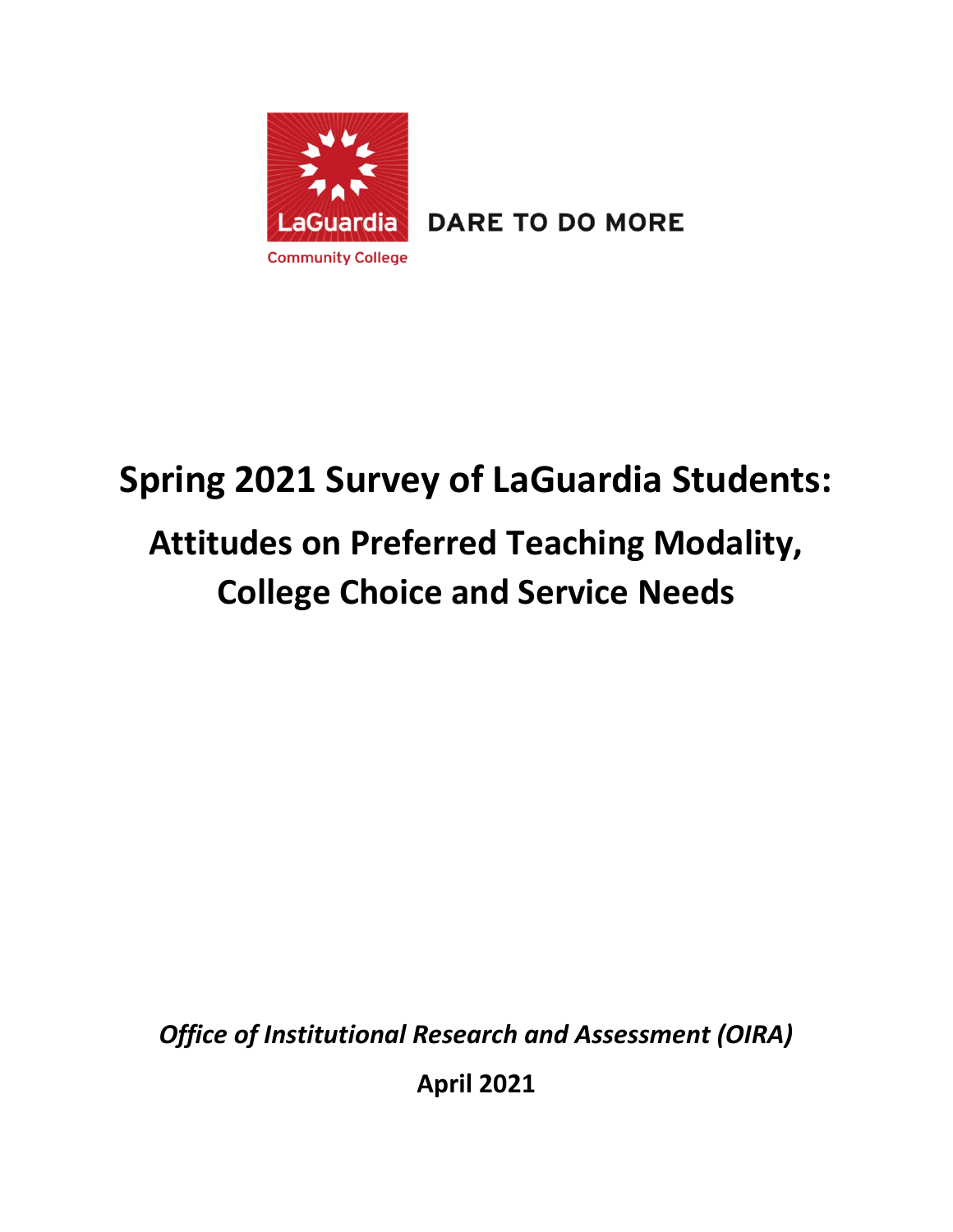# **Spring 2021 Survey of LaGuardia Students: Attitudes on Preferred Teaching Modality, College Choice and Service Needs**

In mid-March 2021, LaGuardia President Kenneth Adams sent a survey to LaGuardia's students asking about their goals for attending college, their reasons for choosing LaGuardia, and about how LaGuardia can serve them better. Students were also asked about the learning modalities they prefer for Fall 2021. Four out of the five survey questions were rank-order questions where students ranked their answers from the most important (1) to the least important (5), and could include as many or as few choices as they like.

1,014 students responded to the survey, a response rate of 9.1%. It should be noted, however, that while the modality question was answered by all 1,014 respondents, fewer (between 912 to 760) responded to the four rank-order questions.

Below are summaries of the survey results, including information about the representativeness of the survey respondents and overall responses, followed by an analysis of modality data by gender, race/ethnicity and enrolment status.

#### **Respondent Representativeness**

To gauge the representativeness of the respondents, their characteristics are compared to those of the overall population of surveyed degree students. Women, Asian, older students and those enrolled fulltime are overrepresented, while men, Hispanics, students younger than 22 and those who enroll parttime are underrepresented.

- Considerably more women responded compared to their proportion in the surveyed population (73% vs. 60%), while fewer men responded (27% vs. 40%)).
- The proportion of Hispanic respondents is 11 percentage point lower than their overall distribution, while the percentage of Asian respondents was 9 percentage points higher than their overall distribution.
- Student 21 or younger are underrepresented (21% of respondents vs. 33% of the population), while students older than 30 are overrepresented (41% of respondents vs. 25% of the population). Respondents' average age is 29.7 compared to 26.3 overall.
- Full-time respondents were overrepresented by 7 percentage points, compared to their overall distribution. The average of credits attempted was 13.4 for the respondents compare to 12.3 overall.
- The distribution of freshmen, transfers and continuing/readmitted students was similar for the respondents and overall.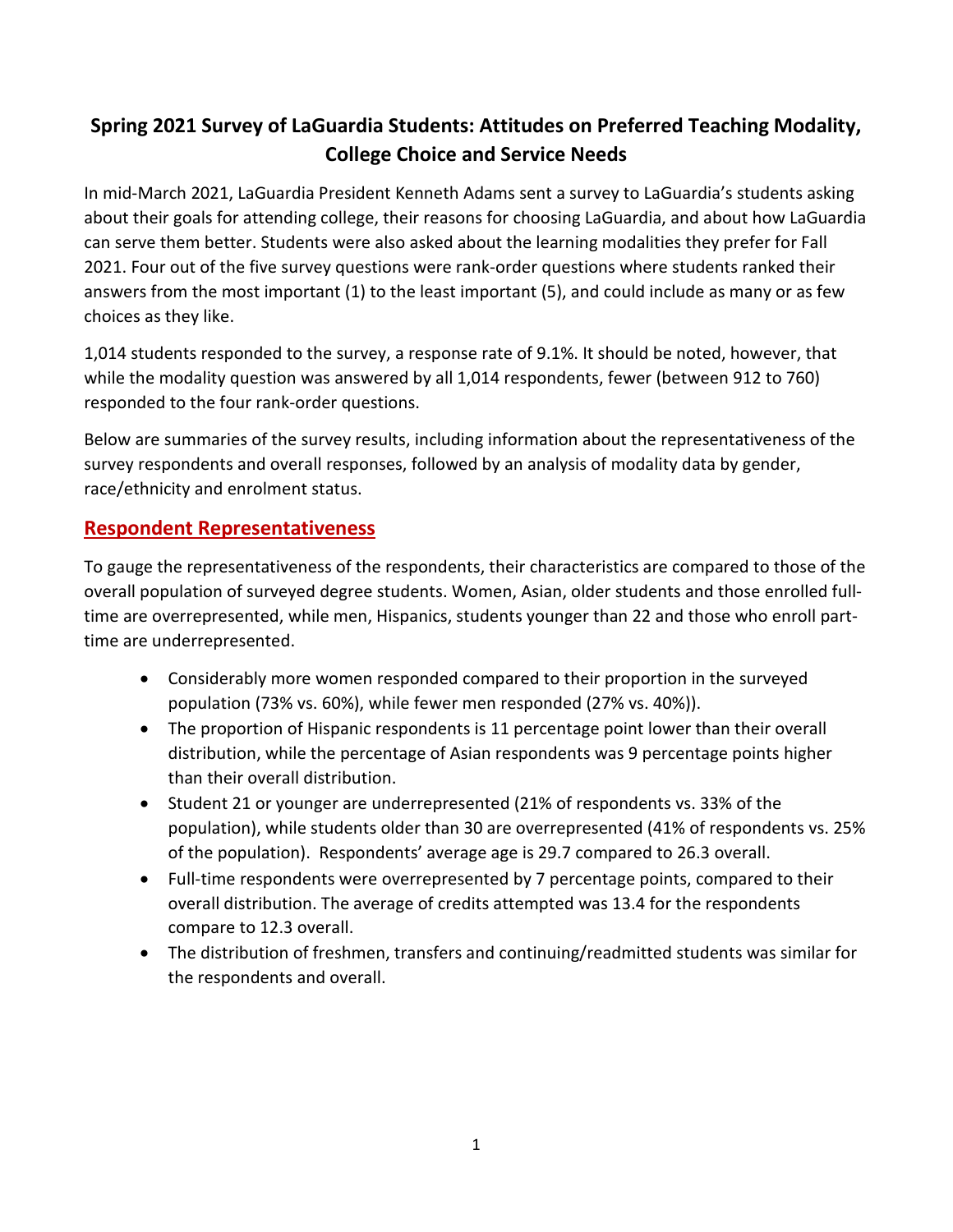|                                  | Non-respondents |       |              | <b>Respondents</b> | <b>Total</b> |       |
|----------------------------------|-----------------|-------|--------------|--------------------|--------------|-------|
| <b>Number</b>                    | 10,176          |       |              | 1,014              | 11,190       |       |
| <b>Response rate</b>             |                 |       |              | 9.1%               |              |       |
| Gender                           |                 |       |              |                    |              |       |
| Women                            | 6,015           | 59.3% | 728          | 73.3%              | 6,743        | 60.3% |
| Men                              | 4,141           | 40.5% | 285          | 26.7%              | 4,426        | 39.6% |
| Other                            | 20              | 0.2%  | $\mathbf{1}$ | 0.0%               | 21           | 0.2%  |
| Race/Ethnicity                   |                 |       |              |                    |              |       |
| Asian/Pacific Islander           | 2,235           | 22.2% | 323          | 32.1%              | 2,558        | 22.9% |
| <b>Black/African American</b>    | 1,957           | 19.2% | 187          | 18.3%              | 2,144        | 19.2% |
| Hispanic                         | 4,734           | 46.2% | 354          | 34.7%              | 5,088        | 45.5% |
| Native American                  | 90              | 0.9%  | 6<br>0.7%    |                    | 96           | 0.9%  |
| White                            | 1,029           | 10.2% | 130          | 13.0%              | 1,159        | 10.4% |
| Unknown                          | 131             | 1.3%  | 14           | 1.4%               | 145          | 1.3%  |
| Age                              |                 |       |              |                    |              |       |
| 19 or younger                    | 1,137           | 11.2% | 62           | 6.1%               | 1,199        | 10.7% |
| $20 - 21$                        | 2,349           | 23.1% | 152          | 15.0%              | 2,501        | 22.4% |
| $22 - 24$                        | 2,086           | 20.5% | 191          | 18.8%              | 2,277        | 20.3% |
| $25 - 29$                        | 2,212           | 21.7% | 198          | 19.5%              | 2,410        | 21.5% |
| $30 - 39$                        | 1,784           | 17.5% | 246          | 24.3%              | 2,030        | 18.1% |
| 40 or older                      | 608             | 6.0%  | 165          | 16.3%              | 773          | 6.9%  |
| <b>Average Age</b>               |                 | 26.0  | 29.7         |                    | 26.3         |       |
| <b>Enrollment Status</b>         |                 |       |              |                    |              |       |
| Freshmen                         | 650             | 6.4%  | 88           | 8.2%               | 738          | 6.5%  |
| Transfer                         | 791             | 7.7%  | 96           | 10.0%              | 887          | 7.9%  |
| Continuing/re-admits             | 8,735           | 85.0% | 830          | 81.7%              | 9,565        | 84.8% |
| <b>Full or Part time</b>         |                 |       |              |                    |              |       |
| Full-time                        | 6,436           | 63.2% | 724          | 71.4%              | 7,160        | 64.0% |
| Part-time                        | 3,740           | 36.8% | 290          | 28.6%              | 4,030        | 36.0% |
| <b>Average Credits attempted</b> | 12.2            |       |              | 13.4               |              | 12.3  |

## **Overall Results**

Students were asked four questions about their goals and reasons for attending college in general and LaGuardia in particular, and what LaGuardia can do better for them, and ranked their answers in order of importance from most important (#1) to least important (#5). Students could select as few or as many responses as they liked, and some tied their answers - selecting "1" more than once. In addition, the students were asked one multiple-choice question about their preferred learning modality in Fall 2021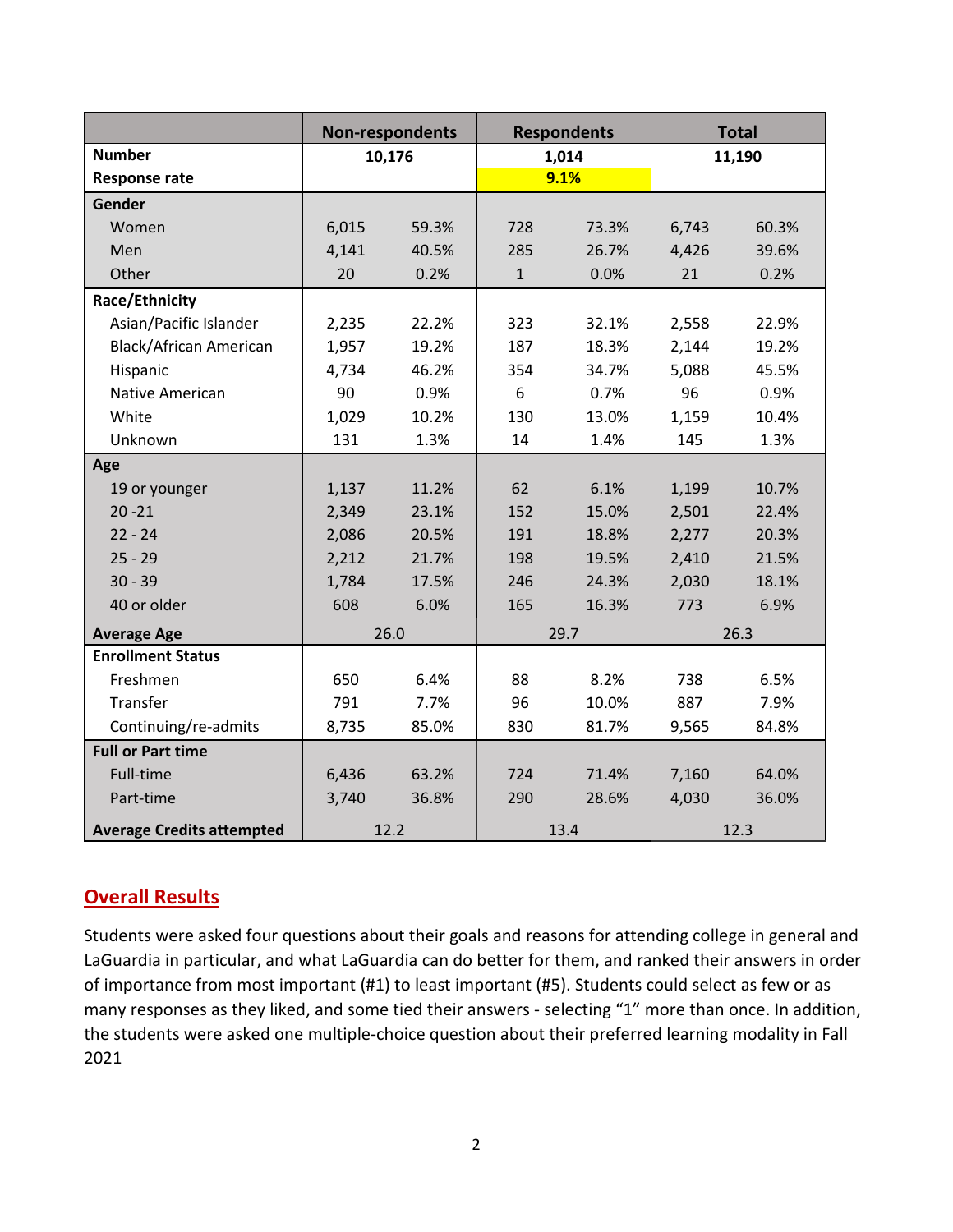### **What do you most want from college?**

Students ranked their goals for what they want from college. As noted above, some students selected more than one goal as the most important (for example, in a question with only 912 respondents, there were 1,152 #1 selections).

- *To better myself and develop my potential* was selected as the most important goal by the largest proportion of respondents (by 39% as goal #1, and by 68% as one of the top two goals).
- *To get the education I need to get a good job* was the second most important goal (by 36% for goal #1, and 60% as one of the top two goals). *To earn a degree* was selected as the third most impartment goal (33% for #1, and 55% as their top two goals).
- By a large margin, *learning for learning's sake* and *make my family proud* were the least important goals for most respondents.

|                                               |              | <b>Total</b>   |       |       |       |             |
|-----------------------------------------------|--------------|----------------|-------|-------|-------|-------------|
| What do you most want from college?           | $\mathbf{1}$ | $\mathfrak{p}$ | 3     | 4     | 5     | respondents |
| To better myself and develop my potential     | 357          | 261            | 182   | 88    | 24    | 912         |
| % of the respondents                          | 39.1%        | 28.6%          | 20.0% | 9.6%  | 2.6%  | 100.0%      |
| To get the education I need to get a good job | 328          | 213            | 168   | 129   | 71    | 909         |
| % of the respondents                          | 36.1%        | 23.4%          | 18.5% | 14.2% | 7.8%  | 100.0%      |
| To earn a degree                              | 298          | 196            | 206   | 135   | 60    | 895         |
| % of the respondents                          | 33.3%        | 21.9%          | 23.0% | 15.1% | 6.7%  | 100.0%      |
| Learning for learning's sake                  | 100          | 75             | 91    | 190   | 330   | 786         |
| % of the respondents                          | 12.7%        | 9.5%           | 11.6% | 24.2% | 42.0% | 100.0%      |
| To make my family proud                       | 69           | 114            | 174   | 216   | 253   | 826         |
| % of the respondents                          | 8.4%         | 13.8%          | 21.1% | 26.2% | 30.6% | 100.0%      |
| <b>Total Responses</b>                        | 1152         | 859            | 821   | 758   | 738   |             |

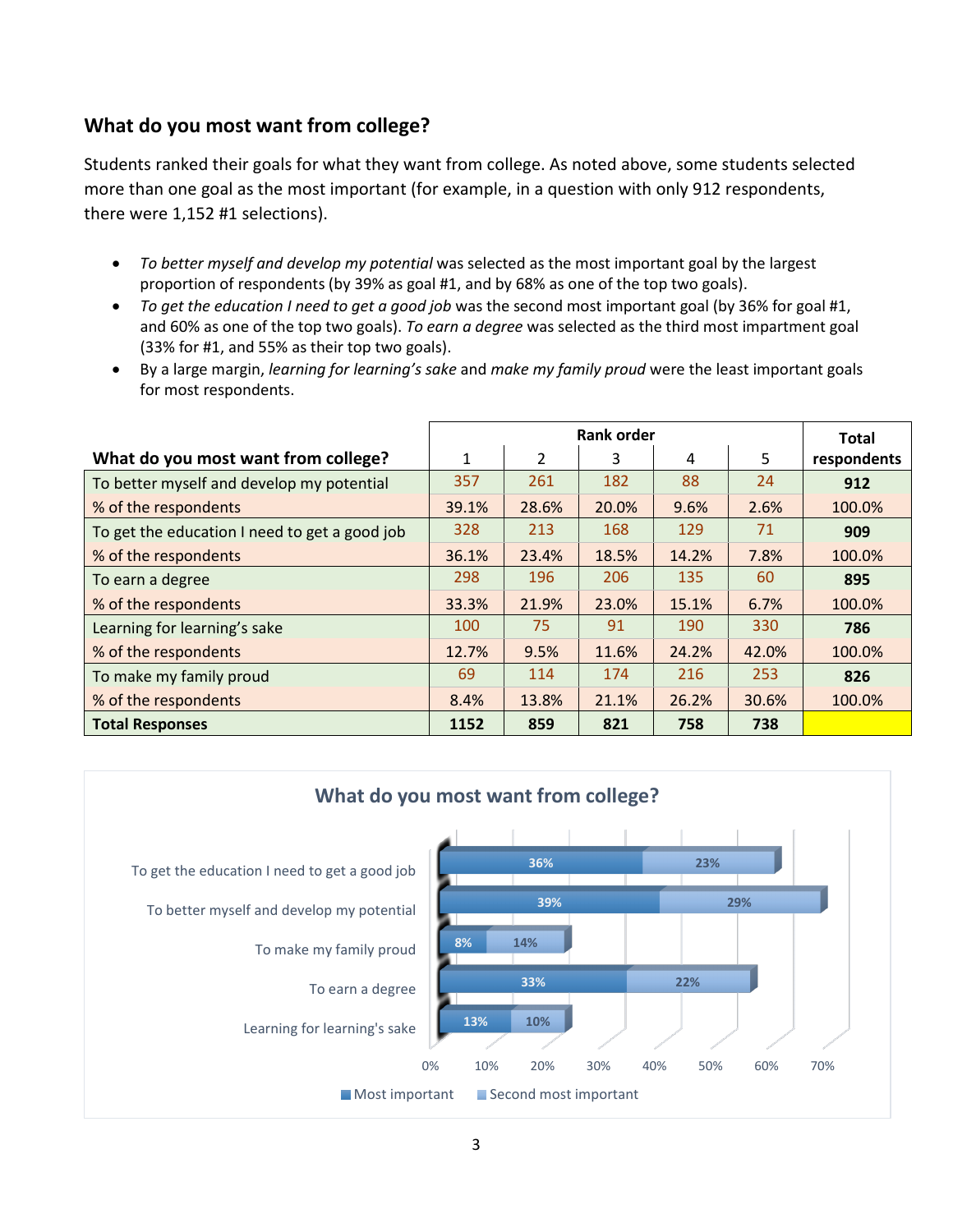#### **Why did you choose a community college instead of a four-year school?**

*Price* and *support for students* were the most important reasons that respondents chose community college instead of a four-year college.

- The most important reason was that a community college is cheaper  $-42%$  of the respondents chose it as their most important reason, and 68% chose it as either their first or second most important reasons.
- *There is a lot of support for students* was the second reason selected by most students, with a third choosing it as the most important reason and 58% as the first and second top reasons.
- The last three reasons listed were ranked by about fifth of the respondents as the most important, with over 40% selecting them as the two top reasons (*someone I know had a good experience at a community college* (46%) and *the programs seemed more job-focused* (42%)).
- Only 31% ranked *not getting into the college* of their first and second top choice.

| Why did you choose a community college                         |       | <b>Total</b>   |       |       |       |             |
|----------------------------------------------------------------|-------|----------------|-------|-------|-------|-------------|
| instead of a four-year school?                                 | 1     | $\overline{2}$ | 3     | 4     | 5     | respondents |
| It's cheaper                                                   | 331   | 207            | 111   | 85    | 59    | 793         |
| % of the respondents                                           | 41.7% | 26.1%          | 14.0% | 10.7% | 7.4%  | 100.0%      |
| There is a lot of support for students                         | 245   | 194            | 177   | 104   | 35    | 755         |
| % of the respondents                                           | 32.5% | 25.7%          | 23.4% | 13.8% | 4.6%  | 100.0%      |
| Someone I know had a good experience at a<br>community college | 156   | 166            | 174   | 147   | 63    | 706         |
| % of the respondents                                           | 22.1% | 23.5%          | 24.6% | 20.8% | 8.9%  | 100.0%      |
| The programs seemed more job-focused                           | 149   | 149            | 154   | 176   | 77    | 705         |
| % of the respondents                                           | 21.1% | 21.1%          | 21.8% | 25.0% | 10.9% | 100.0%      |
| I did not get into the college that was my first<br>choice     | 123   | 59             | 45    | 57    | 306   | 590         |
| % of the respondents                                           | 20.8% | 10.0%          | 7.6%  | 9.7%  | 51.9% | 100.0%      |
| <b>Total Responses</b>                                         | 1004  | 775            | 661   | 569   | 540   |             |

#### **Choosing a community college instead of a four-year school**

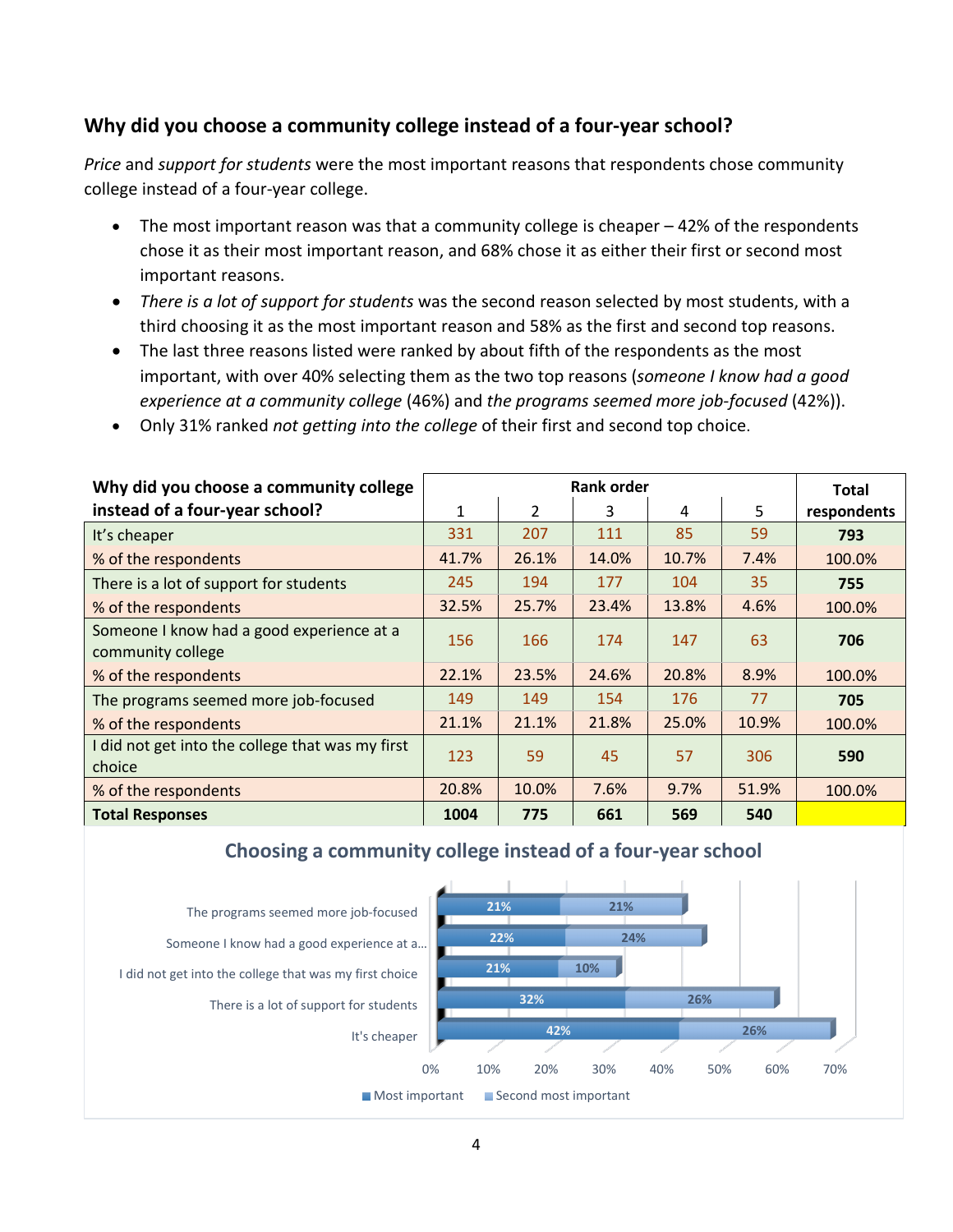#### **Why did you choose LaGuardia over other CUNY colleges?**

The most important reason respondents selected LaGuardia is the quality of the programs.

- The two top reasons were *it had a good program I wanted to study* (47% as the top reason; 69% as one of the top two reasons), and *because it is close to where I work or live* (42% as the top reason; 63% as one of the top two reasons).
- The other three reasons were notably less important.

| Why did you choose LaGuardia over                                                           |             | <b>Total</b>   |       |       |       |             |
|---------------------------------------------------------------------------------------------|-------------|----------------|-------|-------|-------|-------------|
| other CUNY colleges?                                                                        | $\mathbf 1$ | $\overline{2}$ | 3     | 4     | 5     | respondents |
| I knew what I wanted to study, and LaGuardia<br>has a good program for it                   | 368         | 178            | 128   | 89    | 24    | 787         |
| % of the respondents                                                                        | 46.8%       | 22.6%          | 16.3% | 11.3% | 3.0%  | 100.0%      |
| It's close to where I live or work                                                          | 310         | 154            | 89    | 101   | 86    | 740         |
| % of the respondents                                                                        | 41.9%       | 20.8%          | 12.0% | 13.6% | 11.6% | 100.0%      |
| Someone I know had a good experience at<br>LaGuardia                                        | 165         | 205            | 139   | 93    | 47    | 649         |
| % of the respondents                                                                        | 25.4%       | 31.6%          | 21.4% | 14.3% | 7.2%  | 100.0%      |
| There are people like me at LaGuardia and<br>that makes me comfortable                      | 100         | 138            | 189   | 150   | 46    | 623         |
| % of the respondents                                                                        | 16.1%       | 22.2%          | 30.3% | 24.1% | 7.4%  | 100.0%      |
| I did a pre-college, ESL, GED, or Continuing<br>Education program at LaGuardia and liked it | 71          | 49             | 58    | 60    | 278   | 516         |
| % of the respondents                                                                        | 13.8%       | 9.5%           | 11.2% | 11.6% | 53.9% | 100.0%      |
| <b>Total Responses</b>                                                                      | 1014        | 724            | 603   | 493   | 481   |             |

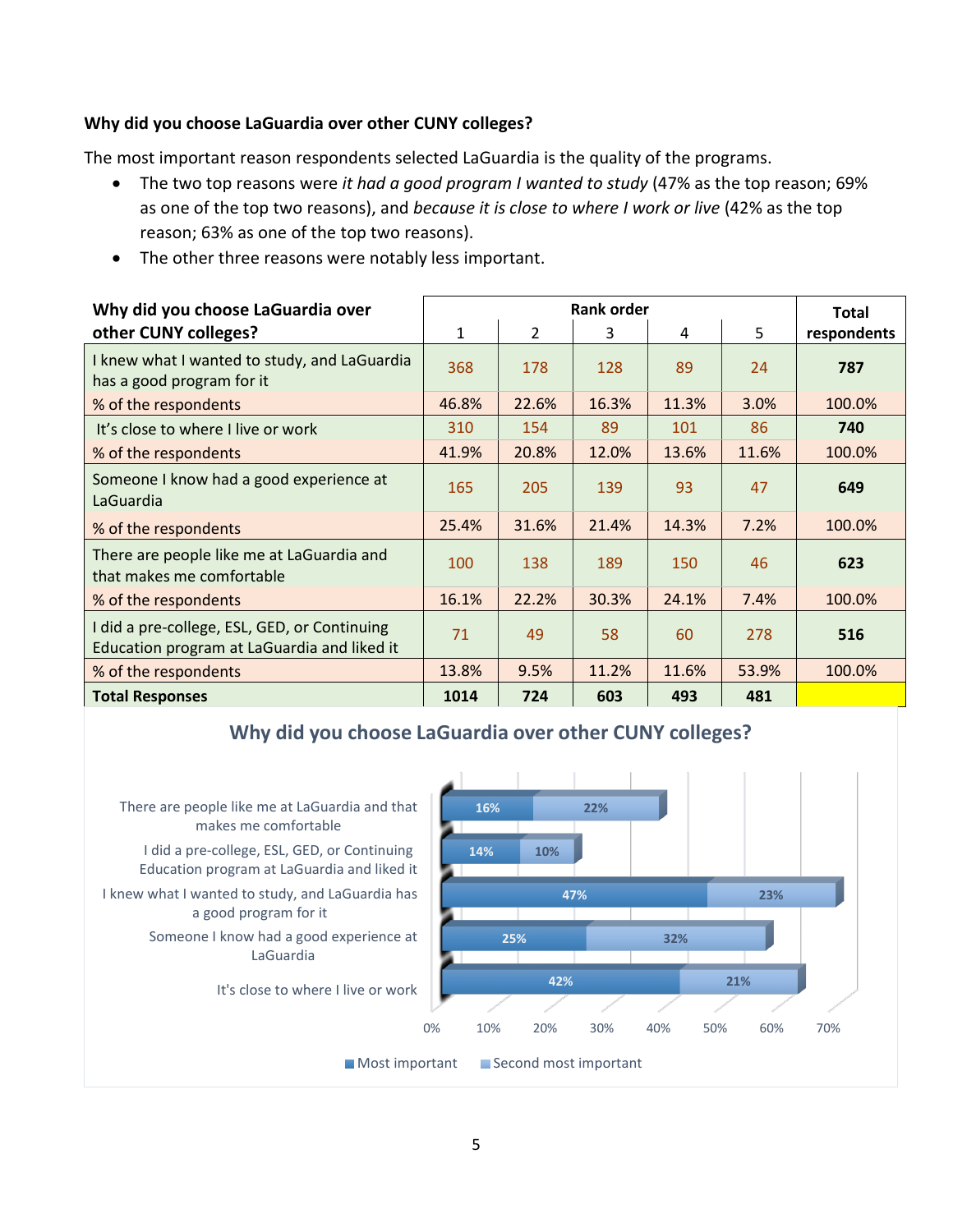#### **How can LaGuardia serve you better?**

Flexible class scheduling and more financial aid were the most important ways that respondents said LaGuardia can serve them better.

- Respondents selected *alternative class scheduling for students with jobs* and *more scholarships and financial support* as the two most important ways in which LaGuardia can serve them better. While slightly more respondents indicated that *alternative class scheduling* is most important, when the first and second choices are combined, *more scholarships and financial aid* are selected by a slightly higher proportion of respondents (61% vs. 57%)
- Similar proportions selected *better advising* and *getting an internship or a job*, with close to 20% selecting them as most important and about 50% selecting them as the two most important.
- *More tutoring and academic support* was selected by a relatively small proportion of the respondent, with 20% ranking it as the most important and 36% ranking it as one of the top two.

|                                                        |              | <b>Total</b>   |       |       |       |             |
|--------------------------------------------------------|--------------|----------------|-------|-------|-------|-------------|
| How can LaGuardia serve you better?                    | $\mathbf{1}$ | $\overline{2}$ | 3     | 4     | 5     | respondents |
| Alternative class scheduling for students<br>with jobs | 273          | 157            | 122   | 99    | 109   | 760         |
| % of the respondents                                   | 35.9%        | 20.7%          | 16.1% | 13.0% | 14.3% | 100.0%      |
| More scholarships and financial support                | 251          | 205            | 145   | 94    | 50    | 745         |
| % of the respondents                                   | 33.7%        | 27.5%          | 19.5% | 12.6% | 6.7%  | 100.0%      |
| <b>Better advising</b>                                 | 225          | 136            | 138   | 120   | 138   | 757         |
| % of the respondents                                   | 29.7%        | 18.0%          | 18.2% | 15.9% | 18.2% | 100.0%      |
| Help getting an internship or a job                    | 187          | 171            | 122   | 119   | 111   | 710         |
| % of the respondents                                   | 26.3%        | 24.1%          | 17.2% | 16.8% | 15.6% | 100.0%      |
| More tutoring and academic support                     | 139          | 113            | 150   | 147   | 156   | 705         |
| % of the respondents                                   | 19.7%        | 16.0%          | 21.3% | 20.9% | 22.1% | 100.0%      |
| <b>Total Responses</b>                                 | 1075         | 782            | 677   | 579   | 564   |             |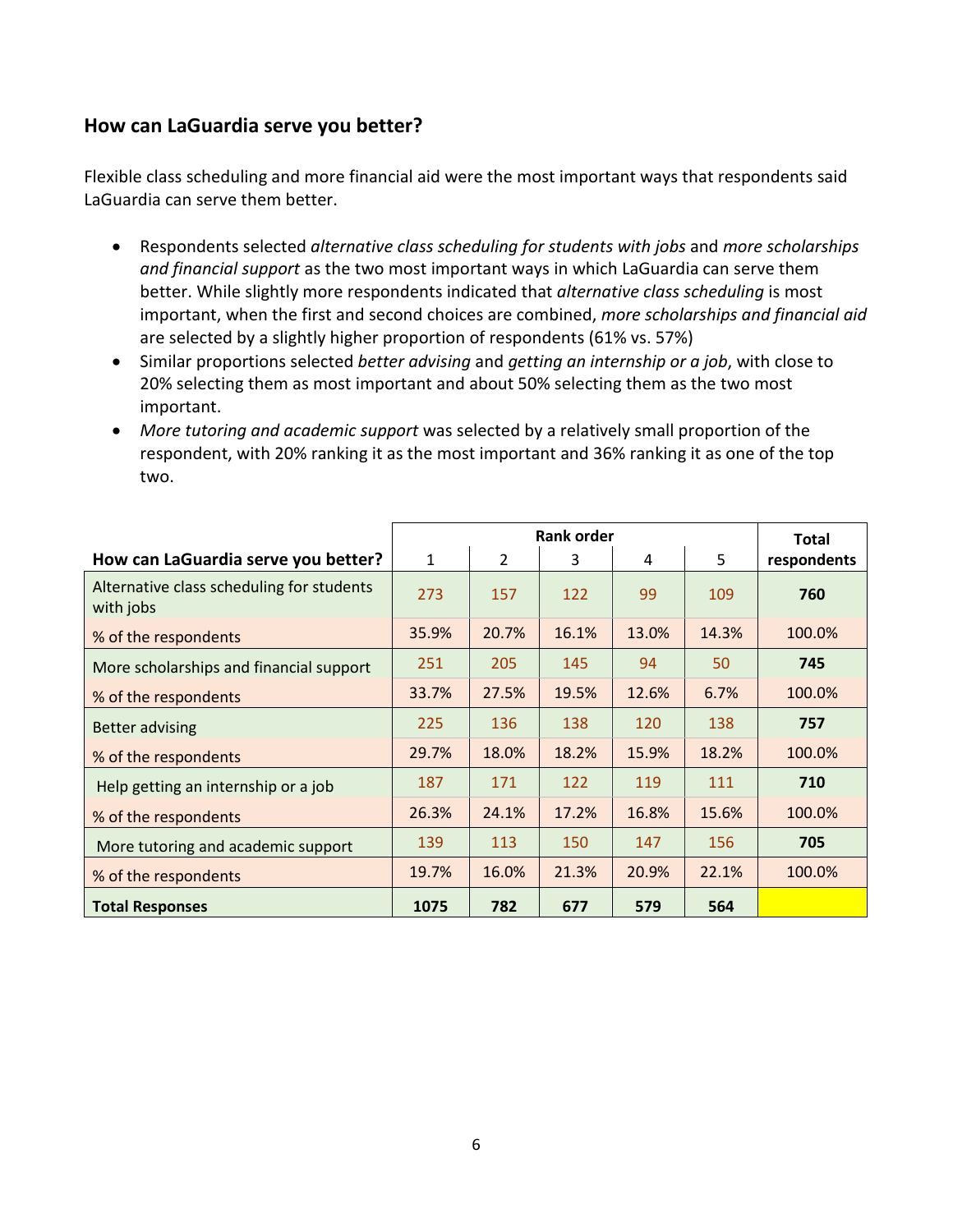

### **Preference for Course Teaching Modality in Fall 2021**

Student were asked what type of classes they want for the Fall 2021 semester, with options ranging from *all in-person* to *all online*. Close to half of the students preferred having all their classes online, while 17% preferred having all classes in-person. The rest preferred hybrid courses, ranging from 25% to 75% online.

| Type of classes for the Fall 2021 Semester  | <b>Number</b> | <b>Percent</b> |
|---------------------------------------------|---------------|----------------|
| All of my classes in-person                 | 168           | 16.6%          |
| 75% of my classes in-person and 25% online  | 73            | 7.2%           |
| 50% of my classes in-person and 50% online  | 182           | 17.9%          |
| 25% of my classes in-person and 75% on line | 110           | 10.8%          |
| All my classes online                       | 481           | 47.4%          |
| <b>Total</b>                                | 1014          | 100.0%         |

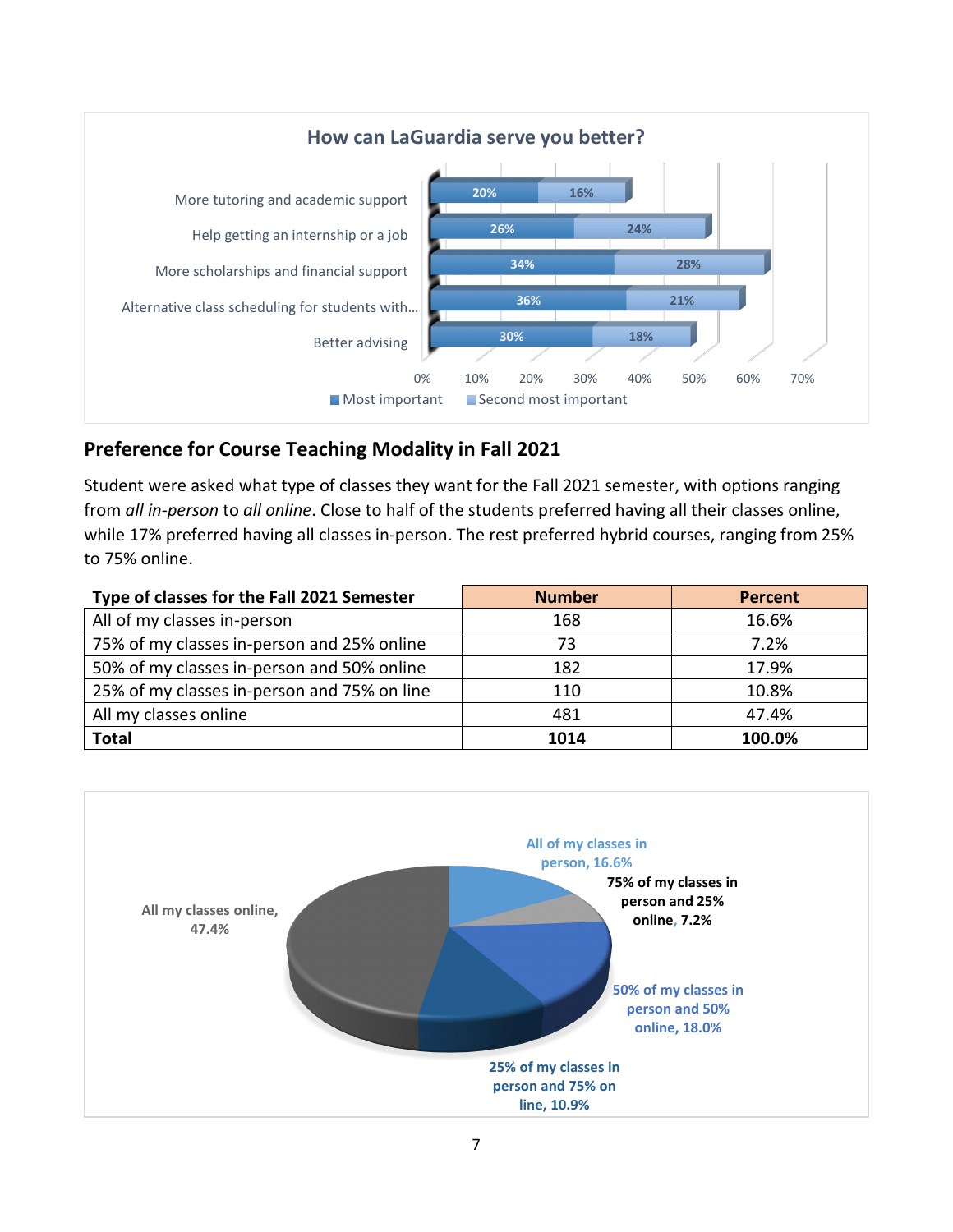#### **Demographics**

More women than men, and more Black respondents than those of other race/ethnic groups, prefer online classes in Fall 2021.

- Slightly more men prefer in-person teaching compared to women, while more women prefer classes that are either 75% online or completely online.
- Similar proportions of Asian, Hispanic and White respondents prefer to have all of their classes in-person (17%-18%). However, only 13% of the Black respondents prefer in-person only classes.
- Similar proportion of respondents from all race/ethnic groups prefer to have all their classes online (47%-48%).
- Slightly more Black respondents prefer hybrids courses (39%), while 35% respondents from other groups selected this option.

|                             | <b>Women</b> | <b>Men</b> | Asian, PI | <b>Black</b> | <b>Hispanic</b> | <b>White</b> |
|-----------------------------|--------------|------------|-----------|--------------|-----------------|--------------|
| All of my classes in-person | 110          | 58         | 58        | 24           | 59              | 23           |
|                             | 15.1%        | 20.4%      | 18.0%     | 12.8%        | 16.7%           | 17.7%        |
| 75% of my classes in-person | 51           | 22         | 26        | 8            | 25              | 11           |
| and 25% online              | 7.0%         | 7.7%       | 8.0%      | 4.3%         | 7.1%            | 8.5%         |
| 50% of my classes in-person | 130          | 52         | 50        | 41           | 64              | 24           |
| and 50% online              | 17.9%        | 18.2%      | 15.5%     | 21.9%        | 18.1%           | 18.5%        |
| 25% of my classes in-person | 86           | 24         | 37        | 23           | 35              | 11           |
| and 75% on line             | 11.8%        | 8.4%       | 11.5%     | 12.3%        | 9.9%            | 8.5%         |
| All my classes online       | 351          | 129        | 152       | 91           | 171             | 61           |
|                             | 48.2%        | 45.3%      | 47.1%     | 48.7%        | 48.3%           | 46.9%        |
| <b>Total</b>                | 728          | 285        | 323       | 187          | 354             | 130          |
|                             | 100.0%       | 100.0%     | 100.0%    | 100.0%       | 100.0%          | 100.0%       |

#### **Enrollment status**

- There is hardly any difference in the preference of full-time and part-time students with regard to their course modality.
- Considerably fewer transfers prefer to have all their classes in-person (5%) compared to freshmen and continuing students. However, a larger proportion of transfers prefer hybrid classes compared to the other groups.
- The majority of freshmen (55%) prefer all online classes compared to 47% of the continuing students and 44% of the transfers.